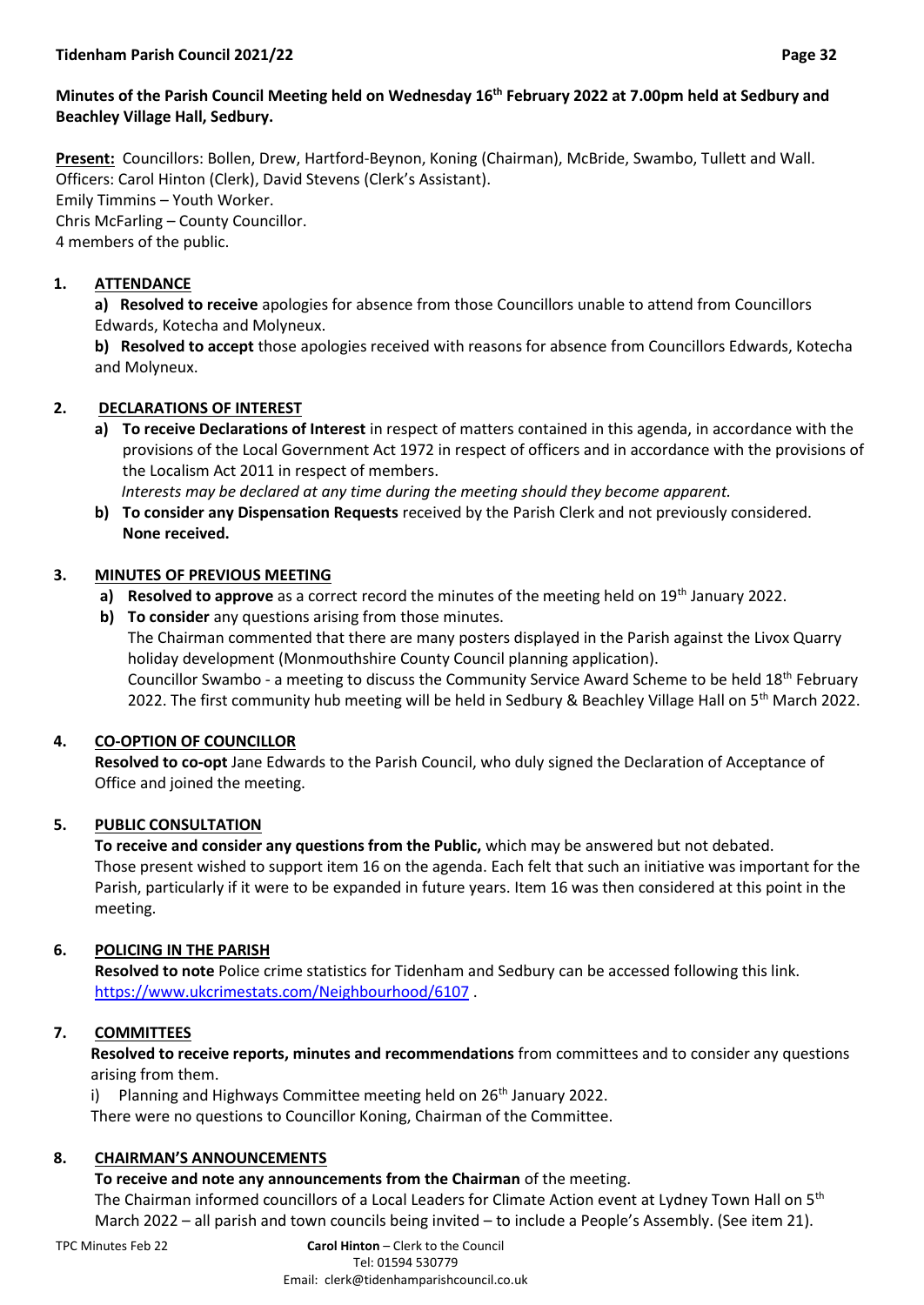Centre for Sustainable Energy – Chairman had downloaded details of the Parish's carbon footprint and will introduce to councillors at a future meeting for consideration of changes the Parish Council can make.

### **9. REPORT FROM COUNTY COUNCILLOR McFARLING**

**Resolved to note** report from Chris McFarling who attended the meeting.

Glos. CC annual budget 2022/23 and four year strategy approved on 16<sup>th</sup> February 2022. Total budget of £519.6m and Cllr McFarling gave a breakdown on expenditure. The Green Councillors had achieved the provision of £120k for a 'Tip Shop' in the County and £40k for a bio-diversity co-ordinator who will collaborate across the County. 1,000 electric vehicle charging points will be installed across the County – Cllr McFarling has put the case for these to be in more rural areas. £30k left in Highways local fund – Denmark St being considered for improvement. Cllr McFarling asked councillors for suggestions for next year priority highway projects (including footpaths). Build Back Better Fund (item 16) – please submit application as soon as possible stating the involvement of young people. Cllr McFarling has also awarded a grant of £3500 for a mile of verge planting and educational boards on the Wye Valley Greenway. Wireworks Bridge – will definitely be closed for the summer but still working to find alternative access to Tintern for visitors. Some projects still working on – speeding on Bishton Lane and has been contacted regarding the mud on the roundabout by Wyedean Fields Barratts development. David Stevens to liaise regarding this.

#### **10. PARISH CLERK'S REPORT**

**Resolved to receive and note** the Parish Clerk's Report. Clerk to investigate coins/medals for children in the Parish and how they may be distributed fairly. A meeting with Two Rivers Housing has been arranged for 25<sup>th</sup> February – Cllrs Drew, Koning and Swambo to attend along with the Clerk.

### **11. FINANCE**

- **a) Resolved to approve payments** according to the Financial Statement for January 2022.
- **b) Resolved to receive and approve** the Financial Statement for January 2022.
- **c) Resolved to note** application forms for change of signatories and Council debit card have now been signed and sent off.
- **d) Resolved to note** EON, supplier for the Loop Road defibrillator non-metered electricity supply, have transferred the account to Npower at the same unit rate - 33.80 p/kwh.

## **12. EMILY TIMMINS, YOUTH WORKER - PROBATION**

- **a) Resolved to note** successful completion of 3 month probationary period by Emily Timmins.
- **b) Resolved to appoint** Councillor Swambo as safeguarding support for the Youth Worker.

## **13. YOUTH WORKER REPORT**

**Resolved to note** report from Emily Timmins on the progress of the YETI Project. County Councillor McFarling – concerned to hear of levels of mental health issues amongst young people. There may funding for outdoor activities.

## **14. LONE WORKING AND OUTREACH POLICY**

- **a) Resolved to adopt** revised Lone Working Policy to include Outreach risks, subject to the additional requirement of business use insurance for the Youth Worker's vehicle.
- **b) To consider** appointment of Lone Worker Councillor 'Buddy', and implement full 'Buddy' system as in Policy. **This item was not considered.**

## **15. NEWSLETTER – AUTUMN 2021**

- **a) Resolved to note** response from Royal Mail Door to Door Service regarding reported non-delivery of the newsletter in December.
- **b) Resolved to note** payments of £50 each for 5 of the 6 advertisements in the newsletter have now been received.

#### **16. WILD FLOWER GRASSLAND – WYEBANK ROAD**

**a) Resolved to approve** trial area of land on Wyebank Road measuring 30m x 5m as an introduction to wildflower grassland in the Parish.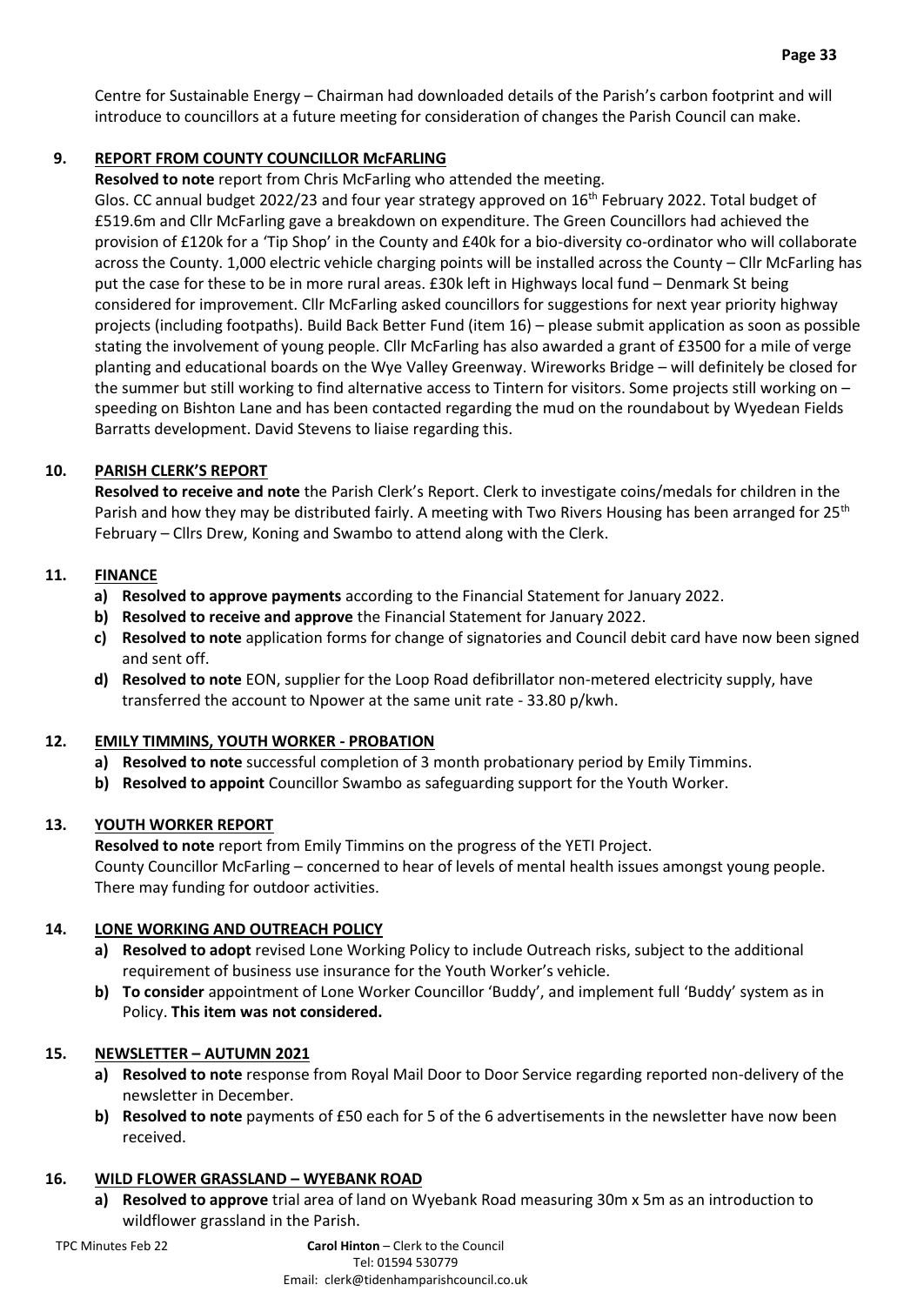- **b) Resolved not to approve** quotation for native species plug plants for the trial area from Ecohab Wildflowers of £737.10 (no VAT), subject to over 75% of the plugs being available.
- **c) To consider** quotation for native species plug plants for the trial area from Boston Seeds of £557.42 (£668.90 inc VAT), subject to over 75% of the plugs being available.
- **d) To consider** quotation for native species plug plants for the trial area from Naturescape Ltd of £623.83 (£748.49 inc VAT), subject to over 75% of the plugs being available. **Resolved to approve expenditure as in c) or d) up to a maximum of £750 subject to the supplier having a minimum of 75% of the plug plants available.**
- **e) Resolved to submit** grant application for the Glos. CC Build Back Better Councillor Scheme through County Councillor Chris McFarling for £700. Clerk to complete.
- **f) Resolved to approve** holding a community day at the site involving the Scouts, and anybody else interested, to plant the plugs plants. 12<sup>th</sup> March 2022 suggested subject to availability of those involved.
- **g) Resolved to approve** quotation from Simon Field for ad hoc watering sessions as may be required during the first few months after planting at £30 per watering and agree a maximum number of 4 sessions before further consideration is required.
- **h) Resolved to approve** sending a letter to the residents living opposite the site in Wyebank Road explaining the trial and how it will be managed. Number 34,35-55 and Wyebank Place. Councillor McBride to deliver.

#### **17. SEDBURY & BEACHLEY VILLAGE HALL – ELECTRICAL INSTALLATION INSPECTION**

- **a) Resolved to approve** quotation from AB Electrical (Chepstow) Ltd for an Electrical Installation Condition Report at S&BVH of £400.00 (£480.00 inc VAT).
- **b) Resolved to note** Clerk had been unsuccessful in obtaining further quotations from other contractors.

### **18. COMMUNITY GARDEN**

**To consider** date for a community meeting of those interested in being involved in the Community Garden to discuss ideas and the next steps. **This item not considered – Councillor Swambo reported that volunteers had agreed to hold an initial informal meeting before meeting with councillors.**

#### **19. ANNUAL PARISH MEETING**

**Resolved to approve** Wednesday 4th May 2022 @ 6pm as date and time for the Annual Parish Meeting at S&BVH. Format to be agreed.

## **20. COMMUNITY INCLUSION CLINICS**

**Resolved** Councillor Koning to attend as representative to the first Community Inclusion Clinic on Saturday 5th March 2022 at Sedbury and Beachley Village Hall. Councillor Swambo reported that it is intended to hold clinics every two months at different venues throughout the Parish.

#### **21. LOCAL LEADERS FOR CLIMATE ACTION**

**Resolved** Councillors Hartford-Beynon (am) and Wall (pm) to attend as representatives to a Local Leaders for Climate Action event in Lydney Saturday 5th March 2022.

## **22. CORRESPONDENCE**

**To receive and consider** any other correspondence as detailed in the Clerk's Report. The Clerk had had one email supporting the Wildflower Grassland project from a member of the public unable to attend the meeting.

#### **23. COUNCILLORS' REPORTS**

**Resolved to receive and note** any matters which councillors wish to raise and where appropriate add to the agenda for the following meeting or meetings of committees:

Councillor Bollen – Saturday drop-in / repair cafes and clothes exchanges have been working very well in other parts of the Forest – can we look at introducing in Tidenham? Cllr Swambo reported this was being looked into. Councillor Wall – Is there any further information on the next Speedwatch training and do we have results from the previous campaign? David Stevens is awaiting training details and PCSO Natalie has promised data from the previous campaign.